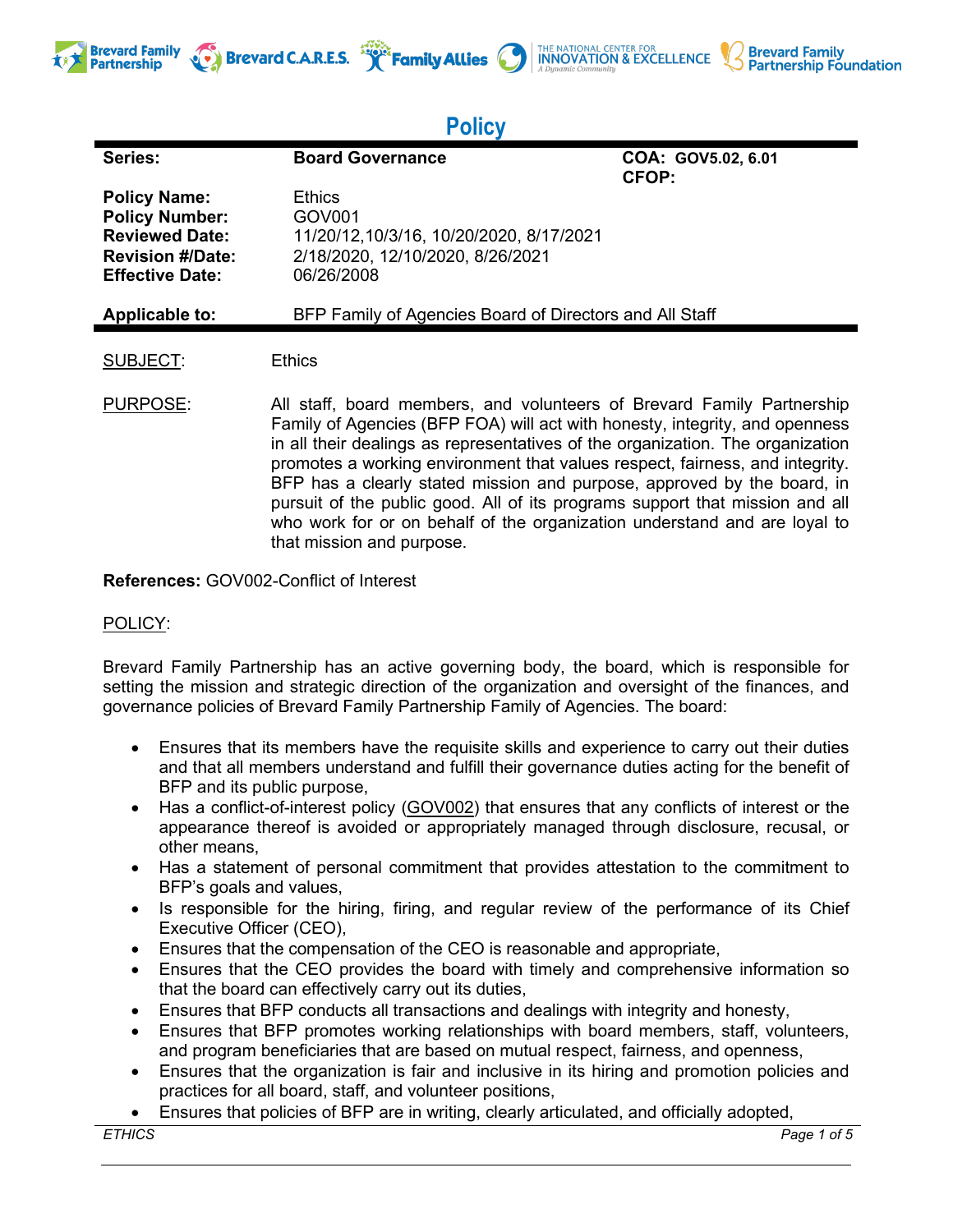**Brevard C.A.R.E.S. THE NATIONAL CENTER FOR SEXCELLENCE** 

- Is responsible for ensuring an audit of BFP's financial statements is completed annually, and has an Audit/Finance committee that is responsible for overseeing the reliability of financial reporting, including the effectiveness of internal control over financial reporting, reviewing, and discussing the annual audited financial statements to determine whether they are complete and consistent with operational and other information known to the committee members, understanding significant risks and exposures and management's response to minimize the risks, as well as understanding the audit scope and approving audit and non–audit services,
- Ensures that the resources of BFP are responsibly and prudently managed, and
- Ensures that BFP has the capacity to carry out its programs effectively.

#### **I. Responsible Stewardship**

**Brevard Family** 

**Partnership** 

BFP manages its funds responsibly and prudently. This should include the following considerations:

- Spends an adequate amount on administrative expenses to ensure effective accounting systems, internal controls, competent staff, and other expenditures critical to professional management,
- Compensates staff, and any others who may receive compensation, reasonably and appropriately,
- Knows that solicitation of funds has reasonable fundraising costs, recognizing the variety of factors that affect fundraising costs,
- Does not accumulate operating funds excessively,
- Draws prudently from endowment funds consistent with donor intent and to support the public purpose of BFP,
- Ensures that all spending practices and policies are fair, reasonable, and appropriate to fulfill the mission of BFP, and
- Ensures that all financial reports are factually accurate and complete in all material respects.

#### **II. Openness and Disclosure**

BFP provides comprehensive and timely information to the public, the media, and all stakeholders and is responsive in a timely manner to reasonable requests for information. All information about BFP will fully and honestly reflect the policies and practices of the organization. Corporate data about BFP, such as the 990 Form, is made available to the public. All solicitation materials accurately reflect BFP's policies and practices and ensure the confidentiality and dignity of program beneficiaries. All financial, organizational, and program reports will be complete and accurate in all material respects.

#### **III. Legal Compliance**

BFP is knowledgeable of, and complies with, laws and regulations**.**

## **IV. Program Evaluation**

BFP regularly reviews program effectiveness and has mechanisms to incorporate lessons learned into future programs. The organization is committed to improving program and organizational effectiveness and develops mechanisms to promote learning from its activities. BFP is responsive to changes in its scope of service and is responsive to the needs of its constituencies.

**Brevard Family** 

**Partnership Foundation**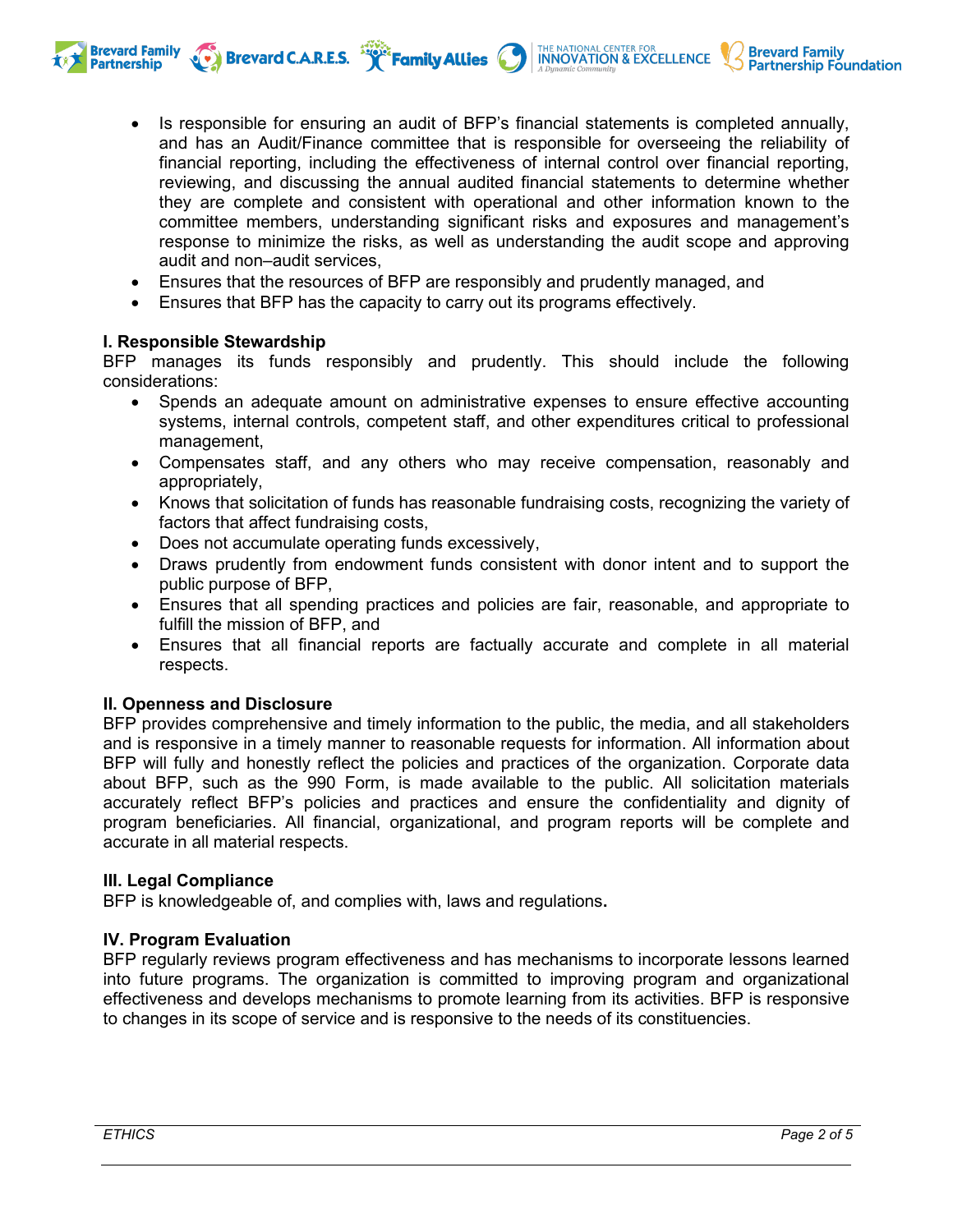

#### **V. Inclusiveness and Diversity**

BFP has a policy of promoting inclusiveness; its staff, board, and volunteers reflect diversity. BFP takes meaningful steps to promote inclusiveness in its hiring, retention, promotion, board recruitment, and constituencies served.

#### **VI. Fundraising**

BFP solicitation of funds from the public or from donor institutions uses material that is truthful about the organization. BFP respects the privacy concerns of individual donors and expends funds consistent with donor intent. BFP discloses important and relevant information to potential donors.

In raising funds from the public, BFP respects the rights of donors, as follows:

Donors are informed of the mission of BFP, how resources will be used, and their capacity to use donations effectively for their intended purpose. Further, donors are:

- Informed of the identity of those serving on BFP's governing board and the board's commitment to exercise prudent judgment in its stewardship responsibilities,
- Have access to BFP's most recent financial reports,
- Assured their gifts will be used for purposes for which they are given,
- Recognized and appropriately acknowledged for the contribution,
- Assured that information about their donations is handled with respect and with confidentiality to the extent provided by law,
- Approached in a professional manner,
- Informed whether those seeking donations are volunteers, employees of BFP, or hired solicitors,
- Advised of the opportunity for their names to be deleted from mailing lists that BFP may intend to share, and
- Encouraged to ask questions when making donations and to receive prompt, truthful, and forthright answers.

#### **Reporting Responsibility**

It is the responsibility of all directors, officers, and employees to comply with the code of ethical conduct and to report violations or suspected violations to the Director of Contracts and Compliance in accordance with the Whistleblower Policy. The Director of Contracts and Compliance or designee notifies the sender and acknowledges receipt of the reported violation or suspected violation within five business days unless the submission of the violation is anonymous. All reports will be promptly investigated, and appropriate corrective action will be taken if warranted by the investigation.

Approved by the Brevard Family Partnership Board of directors on August 26, 2021.

AS APPROVED BY THE BOARD OF DIRECTORS:

Barbara J. Seffers  $\Box$ 

BARBARA J. LOFTUS Board Chair

BY DIRECTION OF THE CHIEF EXECUTIVE OFFICER:

\_\_\_\_\_\_\_\_\_\_\_\_\_\_\_\_\_\_\_\_\_\_\_\_\_\_\_\_\_\_\_\_\_\_\_\_

PHILIP J. SCARPELLI Chief Executive Officer

Signature Date:  $\frac{9}{11/2021}$  Signature Date:  $\frac{9}{11/2021}$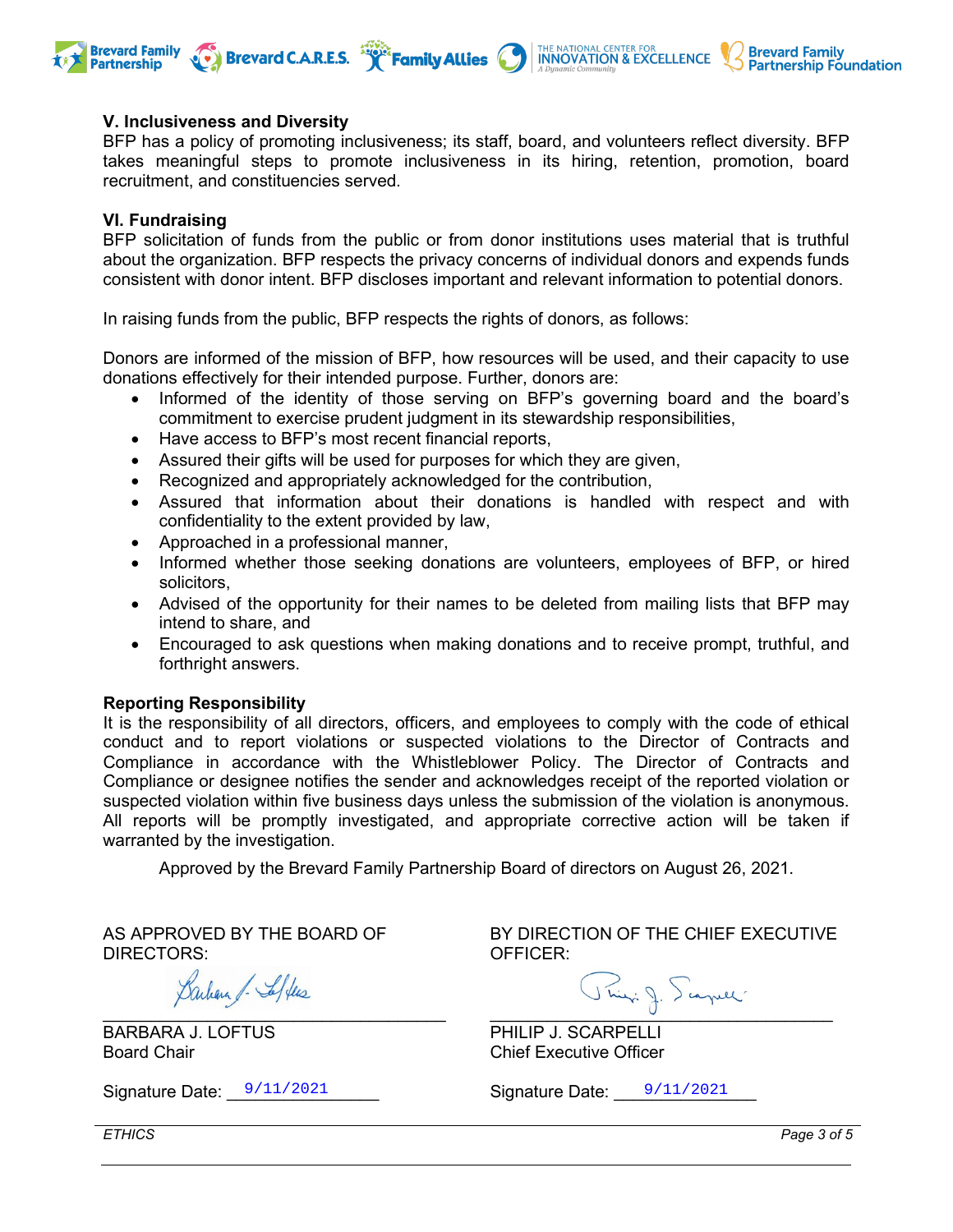

## THE NATIONAL CENTER FOR **INNOVATION & EXCELLENCE**



## **Statement of Adherence to Values and Personal Commitment**

#### Our Mission

It is our mission to protect children, strengthen families, and change lives through the prevention of child abuse and the operation and management of a comprehensive, integrated, communitybased system of care for abused, neglected and abandoned children and their families.

#### Our Values

Our system of care is family centered, strength-based and community driven. We believe that all children have the inalienable right to grow up safe, healthy and fulfilled in families that love and nurture them.

#### Our Vision

It is the vision of Brevard Family Partnership and its stakeholders to manage a child welfare system committed to the following:

- The safety of children will be the foremost concern, at all times;
- Permanency issues will be resolved in accordance with a child's sense of time;
- Services are customized to meet the unique needs of each child and family and are provided by a comprehensive, community-based network of providers who are dedicated to delivering a family-centered, customized, needs driven, flexible and responsive seamless service delivery system;
- Youth and families are to be welcomed partners in the planning process and treated with respect and dignity at all times.
- Resources will be efficiently and effectively managed to achieve better outcomes for children and families with the ultimate goal being child safety and permanency within a twelve-month timeframe;
- Financial support will be available from diverse federal, state and local sources and flexibly managed at the local level to meet child and family needs in a timely and appropriate manner; and
- The system will be able to collect and use data to accurately forecast what services and supports are needed, at what level of intensity and duration, and at what cost to achieve desired outcomes for each child and family in need.

#### **Core Values & Principles**

- **Community Based** efforts are made to keep children and services as close to home as possible.
- **Individualized** services, support and responses are designed to meet the unique needs of the family.
- **Inclusive** parents and families will be included and welcomed partners on every level of planning.